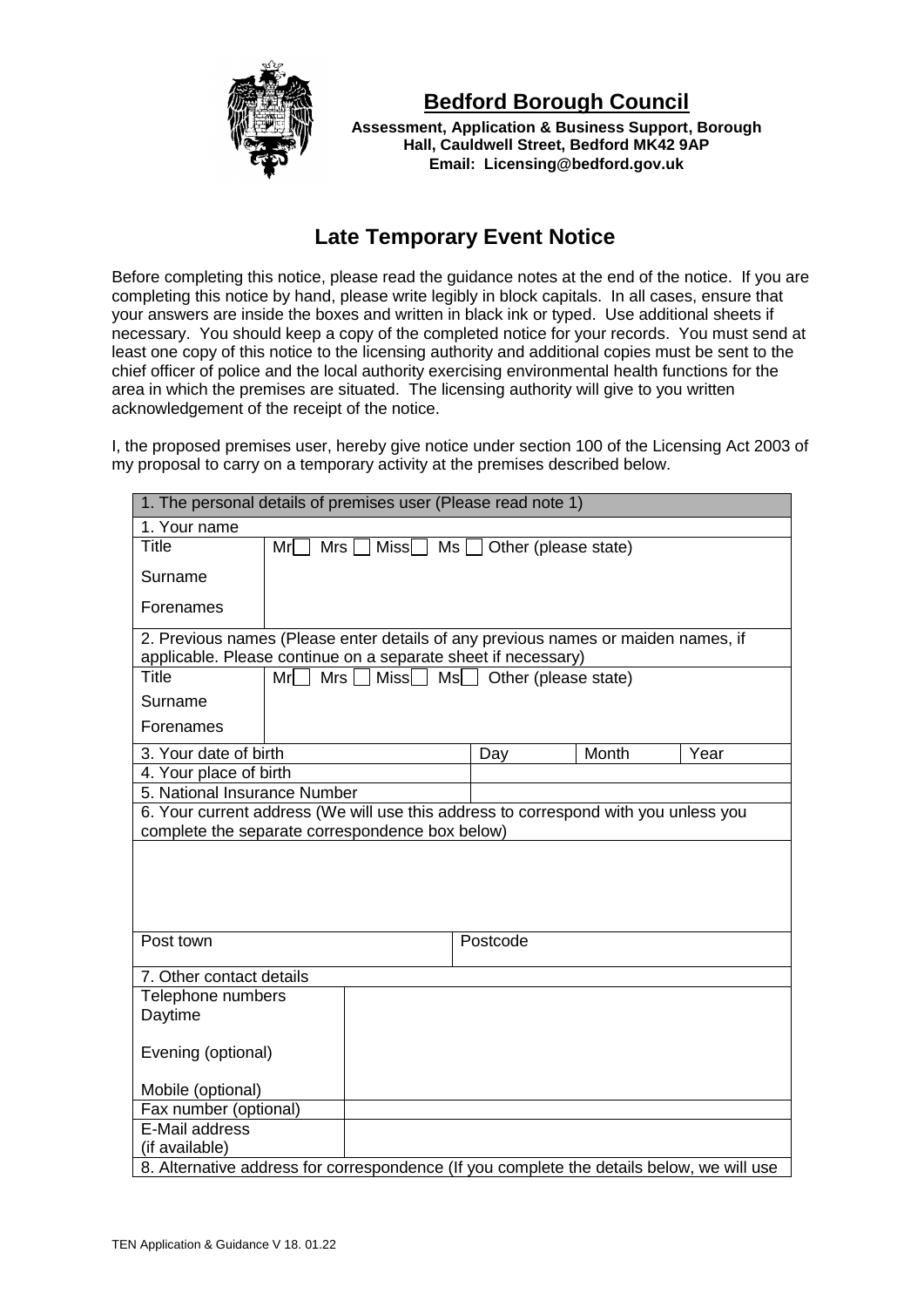| this address to correspond with you)                                   |                                                                                               |
|------------------------------------------------------------------------|-----------------------------------------------------------------------------------------------|
|                                                                        |                                                                                               |
|                                                                        |                                                                                               |
|                                                                        |                                                                                               |
|                                                                        |                                                                                               |
|                                                                        |                                                                                               |
| Post town                                                              | Postcode                                                                                      |
| 9. Alternative contact details (if applicable)                         |                                                                                               |
| Telephone numbers:                                                     |                                                                                               |
| Daytime                                                                |                                                                                               |
| Evening (optional)                                                     |                                                                                               |
|                                                                        |                                                                                               |
| Mobile (optional)                                                      |                                                                                               |
| Fax number (optional)<br>E-Mail address                                |                                                                                               |
| (if available)                                                         |                                                                                               |
|                                                                        |                                                                                               |
| 2. The premises                                                        |                                                                                               |
|                                                                        | Please give the address of the premises where you intend to carry on the licensable           |
|                                                                        | activities or, if it has no address, give a detailed description (including the Ordnance      |
| Survey references)<br>(Please read note 2)                             |                                                                                               |
|                                                                        |                                                                                               |
|                                                                        |                                                                                               |
|                                                                        |                                                                                               |
|                                                                        |                                                                                               |
|                                                                        |                                                                                               |
|                                                                        | Does a premises licence or club premises certificate have effect in relation to the           |
|                                                                        | premises (or any part of the premises)? If so, please enter the licence or certificate        |
| number below.<br>Premises licence number                               |                                                                                               |
|                                                                        |                                                                                               |
| Club premises certificate number                                       |                                                                                               |
|                                                                        | If you intend to use only part of the premises at this address or intend to restrict the area |
|                                                                        | to which this notice applies, please give a description and details below. (Please read       |
| note 3)                                                                |                                                                                               |
|                                                                        |                                                                                               |
|                                                                        |                                                                                               |
|                                                                        |                                                                                               |
|                                                                        |                                                                                               |
| Please describe the nature of the premises below. (Please read note 4) |                                                                                               |
|                                                                        |                                                                                               |
|                                                                        |                                                                                               |
|                                                                        |                                                                                               |
|                                                                        |                                                                                               |
|                                                                        |                                                                                               |
| Please describe the nature of the event below. (Please read note 5)    |                                                                                               |
|                                                                        |                                                                                               |
|                                                                        |                                                                                               |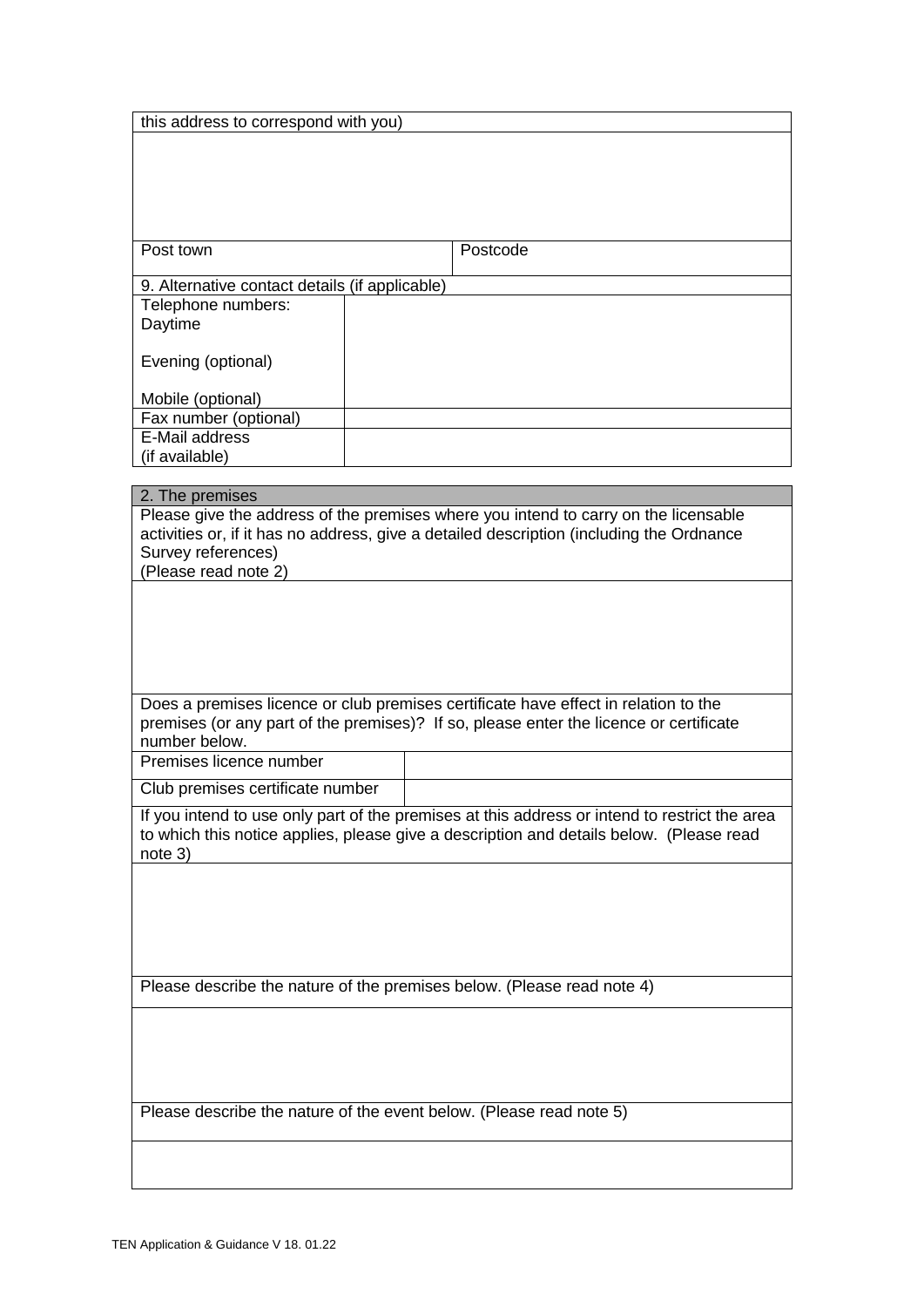| 3. The licensable activities                                                                                                                                                                                                                                       |                       |  |
|--------------------------------------------------------------------------------------------------------------------------------------------------------------------------------------------------------------------------------------------------------------------|-----------------------|--|
| Please state the licensable activities that you intend to carry on at the premises (please<br>tick all licensable activities you intend to carry on). (Please read note 6)                                                                                         |                       |  |
| The sale by retail of alcohol                                                                                                                                                                                                                                      |                       |  |
| The supply of alcohol by or on behalf of a club to, or to the order of, a<br>member of the club                                                                                                                                                                    |                       |  |
| The provision of regulated entertainment (Please read note 7)                                                                                                                                                                                                      |                       |  |
| The provision of late night refreshment                                                                                                                                                                                                                            |                       |  |
| Are you giving a late temporary event notice? (Please read note 8)                                                                                                                                                                                                 |                       |  |
| Please state the dates on which you intend to use these premises for<br>licensable activities. (Please read note 9)                                                                                                                                                |                       |  |
|                                                                                                                                                                                                                                                                    |                       |  |
| Please state the times during the event period that you propose to carry on licensable<br>activities (please give times in 24-hour clock). (Please read note 10)                                                                                                   |                       |  |
|                                                                                                                                                                                                                                                                    |                       |  |
|                                                                                                                                                                                                                                                                    |                       |  |
| Please state the maximum number of people at any one time that you<br>intend to allow to be present at the premises during the times when you<br>intend to carry on licensable activities, including any staff, organisers or<br>performers. (Please read note 11) |                       |  |
| If the licensable activities will include the sale<br>or supply of alcohol, please state whether                                                                                                                                                                   | On the premises only  |  |
| these will be for consumption on or off the<br>premises, or both (please tick as appropriate).                                                                                                                                                                     | Off the premises only |  |
| (Please read note 12)                                                                                                                                                                                                                                              | <b>Both</b>           |  |

Please state if the licensable activities will include the provision of relevant entertainment. If so, please state the times during the event period that you propose to provide relevant entertainment (including, but not limited to lap dancing and pole dancing). (Please see note 13)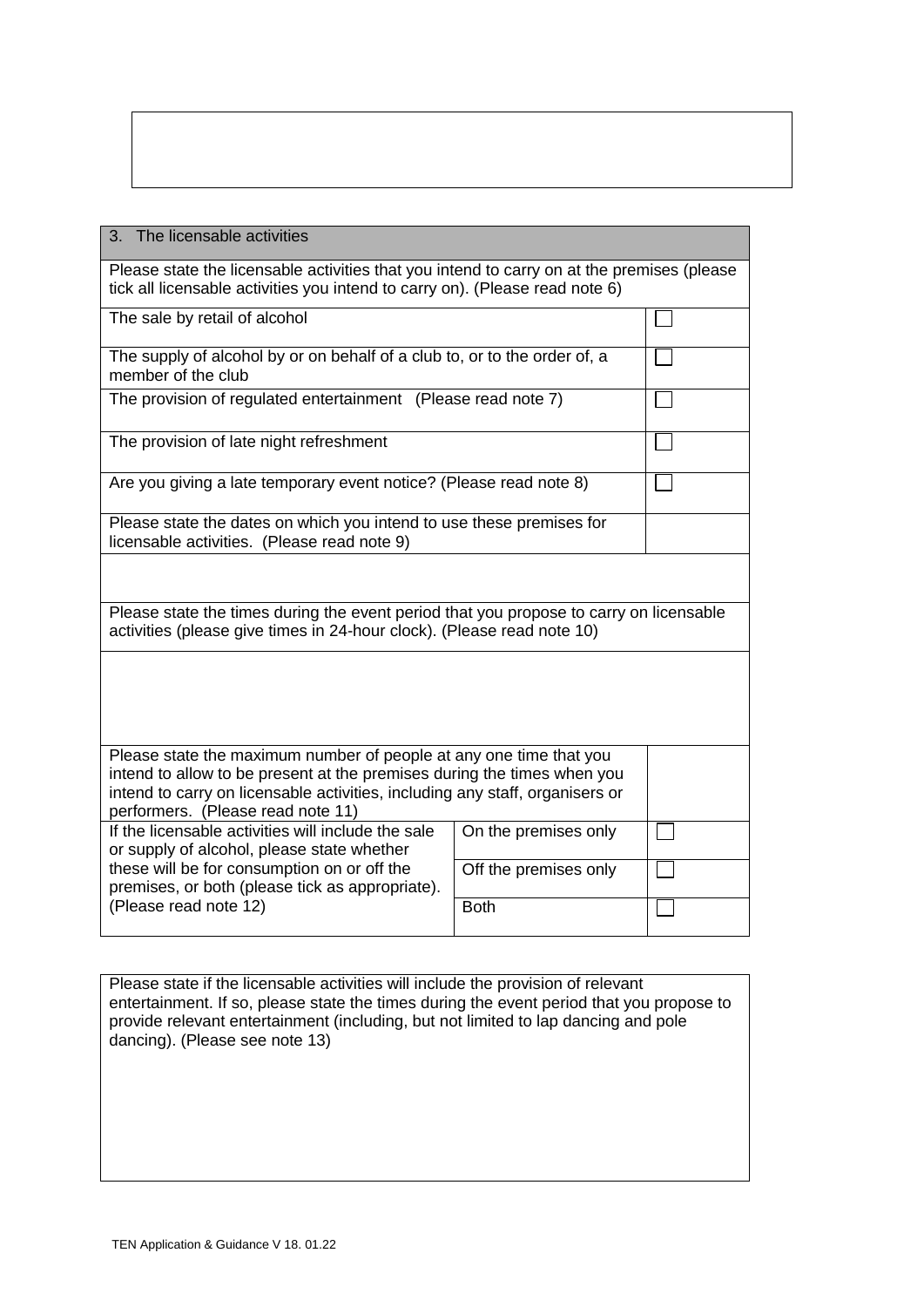| 4. Personal licence holders (Please read note 14)                |                                                                     |           |
|------------------------------------------------------------------|---------------------------------------------------------------------|-----------|
| Do you currently hold a valid personal licence?<br>(Please tick) |                                                                     | Yes<br>No |
|                                                                  | If "Yes" please provide the details of your personal licence below. |           |
| Issuing licensing authority                                      |                                                                     |           |
| Licence number                                                   |                                                                     |           |
| Date of issue                                                    |                                                                     |           |
| Any further relevant details                                     |                                                                     |           |

| 5. Previous temporary event notices you have given (Please read note 15 and tick the<br>boxes that apply to you)                                                                                                            |     |    |
|-----------------------------------------------------------------------------------------------------------------------------------------------------------------------------------------------------------------------------|-----|----|
| Have you previously given a temporary event notice in respect of any<br>premises for events falling in the same calendar year as the event for<br>which you are now giving this temporary event notice?                     | Yes | No |
| If answering yes, please state the number of temporary event notices<br>(including the number of late temporary event notices, if any) you have<br>given for events in that same calendar year                              |     |    |
| Have you already given a temporary event notice for the same premises<br>in which the event period:<br>a) ends 24 hours or less before; or<br>b) begins 24 hours or less after<br>the event period proposed in this notice? | Yes | No |

| 6. Associates and business colleagues (Please read note 16 and tick the boxes that<br>apply to you)                                                                                                                                           |     |     |  |
|-----------------------------------------------------------------------------------------------------------------------------------------------------------------------------------------------------------------------------------------------|-----|-----|--|
| Has any associate of yours given a temporary event notice for an event<br>in the same calendar year as the event for which you are now giving a<br>temporary event notice?                                                                    | Yes | No  |  |
| If answering yes, please state the total number of temporary event<br>notices (including the number of late temporary event notices, if any) your<br>associate(s) have given for events in the same calendar year.                            |     |     |  |
| Has any associate of yours already given a temporary event notice for<br>the same premises in which the event period:<br>a) ends 24 hours or less before; or<br>b) begins 24 hours or less after<br>the event period proposed in this notice? | Yes | No. |  |
| Has any person with whom you are in business carrying on licensable<br>activities given a temporary event notice for an event in the same<br>calendar year as the event for which you are now giving a temporary<br>event notice?             | Yes | No. |  |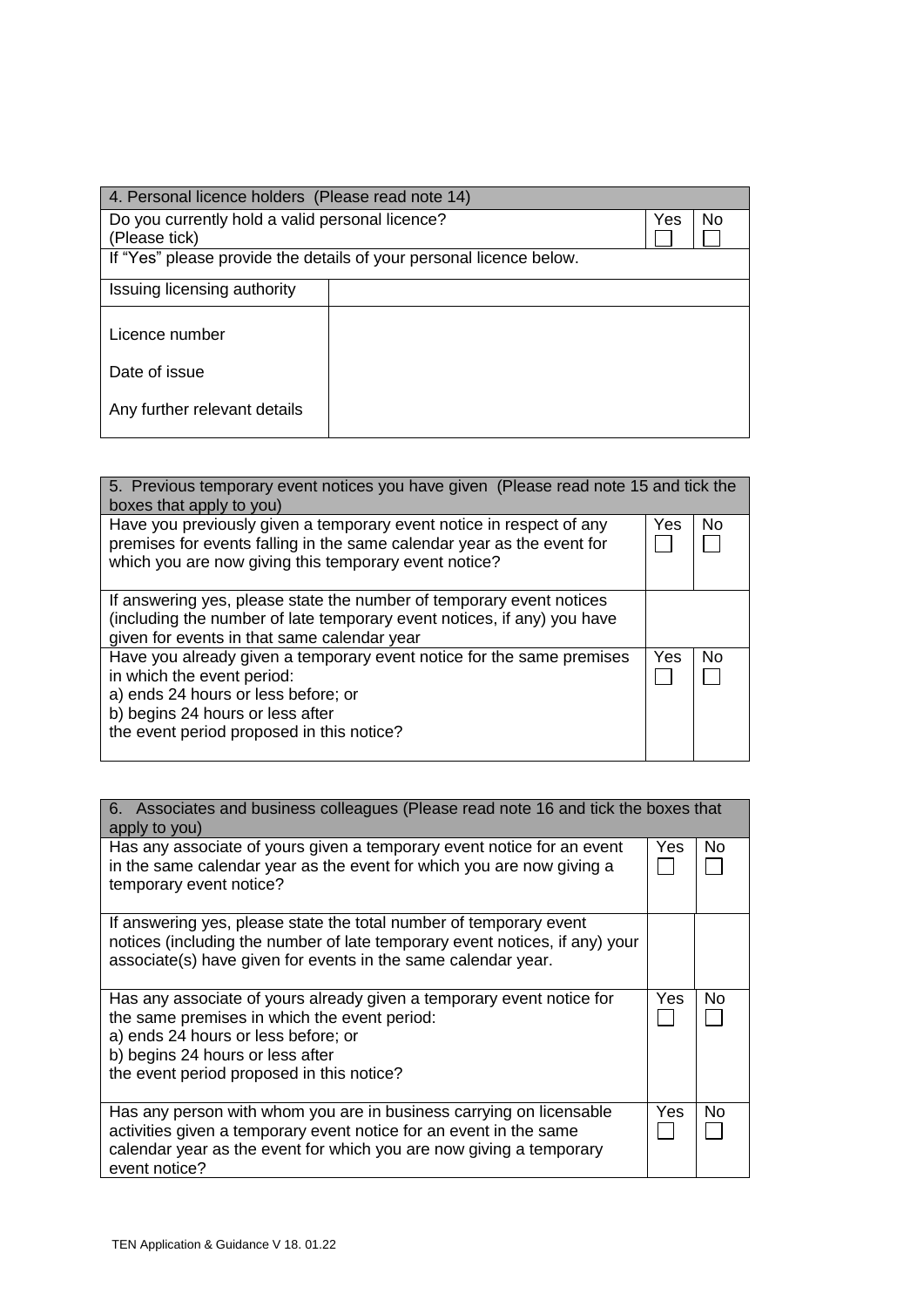| If answering yes, please state the total number of temporary event<br>notices (including the number of late temporary event notices, if any) your<br>business colleague(s) have given for events in the same calendar year.                                                                          |     |    |
|------------------------------------------------------------------------------------------------------------------------------------------------------------------------------------------------------------------------------------------------------------------------------------------------------|-----|----|
| Has any person with whom you are in business carrying on licensable<br>activities already given a temporary event notice for the same premises<br>in which the event period:<br>a) ends 24 hours or less before; or<br>b) begins 24 hours or less after<br>the event period proposed in this notice? | Yes | No |

| 7. Checklist (Please read note 17)                                                  |  |
|-------------------------------------------------------------------------------------|--|
| I have: (Please tick the appropriate boxes, where applicable)                       |  |
| Sent at least one copy of this notice to the licensing authority for the area in    |  |
| which the premises are situated                                                     |  |
| Sent a copy of this notice to the chief officer of police for the area in which the |  |
| premises are situated                                                               |  |
| Sent a copy of this notice to the local authority exercising environmental health   |  |
| functions for the area in which the premises are situated                           |  |
| If the premises are situated in one or more licensing authority areas, sent at      |  |
| least one copy of this notice to each additional licensing authority                |  |
| If the premises are situated in one or more police areas, sent a copy of this       |  |
| notice to each additional chief officer of police                                   |  |
| If the premises are situated in one or more local authority areas, sent a copy of   |  |
| this notice to each additional local authority exercising environmental health      |  |
| functions                                                                           |  |
| Made or enclosed payment of the fee for the application                             |  |
|                                                                                     |  |
| Signed the declaration in Section 9 below                                           |  |
|                                                                                     |  |

# 8. Condition (Please read note 18)

It is a condition of this temporary event notice that where the relevant licensable activities described in Section 3 above include the sale or supply of alcohol that all such supplies are made by or under the authority of the premises user.

# 9. Declarations (Please read note 19)

The information contained in this form is correct to the best of my knowledge and belief.

I understand that it is an offence:

(i) to knowingly or recklessly make a false statement in or in connection with this temporary event notice and that a person is liable on summary conviction for such an offence to a fine of any amount; and

(ii) to permit an unauthorised licensable activity to be carried on at any place and that a person is liable on summary conviction for any such offence to a fine of any amount, or to imprisonment for a term not exceeding six months, or to both.

**Signature**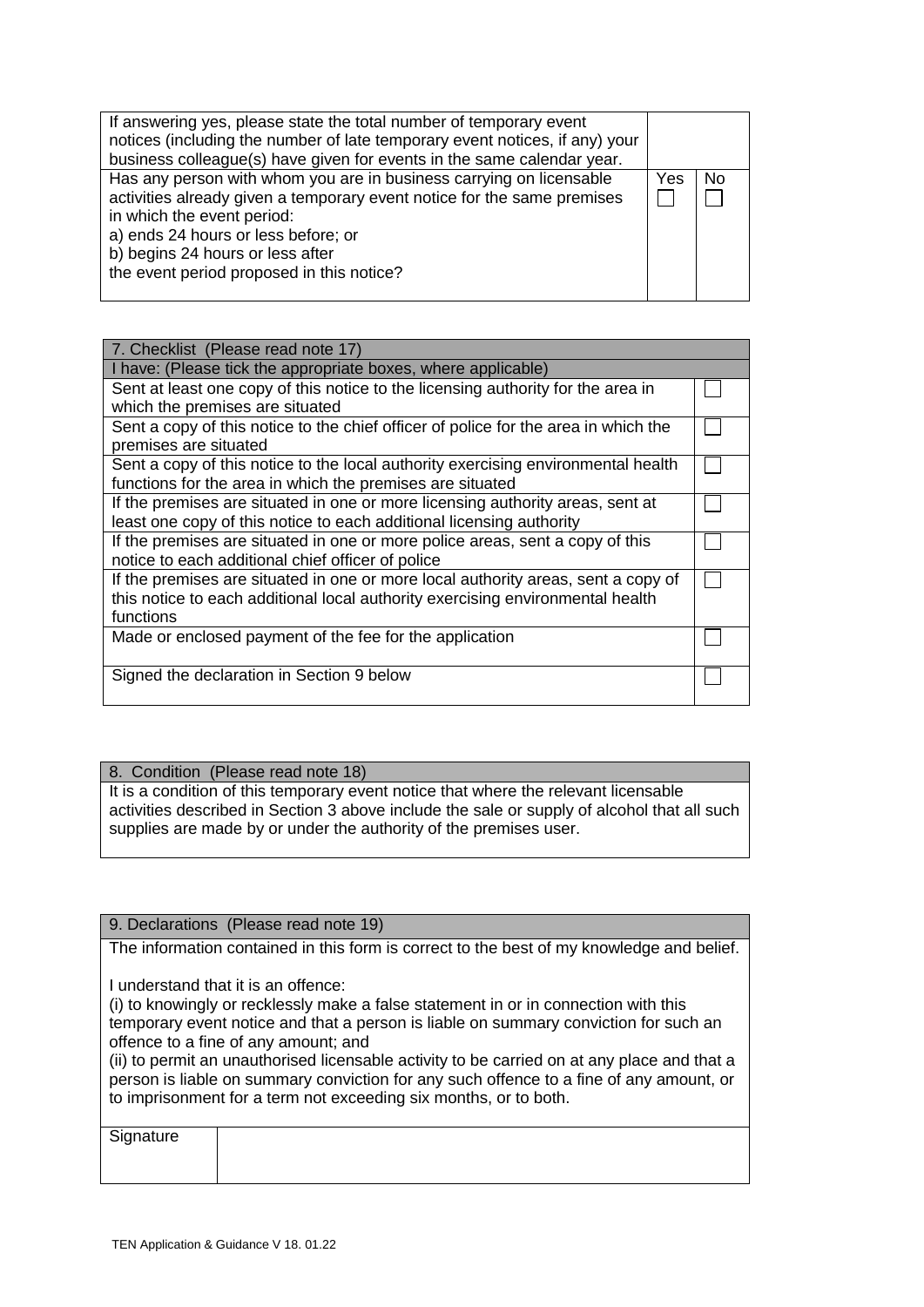| Date                         |  |  |
|------------------------------|--|--|
| Name of<br>Person<br>signing |  |  |

For completion by the licensing authority

| 10. Acknowledgement (Please read note 20) |                                                       |  |
|-------------------------------------------|-------------------------------------------------------|--|
|                                           | I acknowledge receipt of this temporary event notice. |  |
| Signature                                 |                                                       |  |
|                                           |                                                       |  |
|                                           | On behalf of the licensing authority                  |  |
| Date                                      |                                                       |  |
| Name of<br>Officer                        |                                                       |  |
| signing                                   |                                                       |  |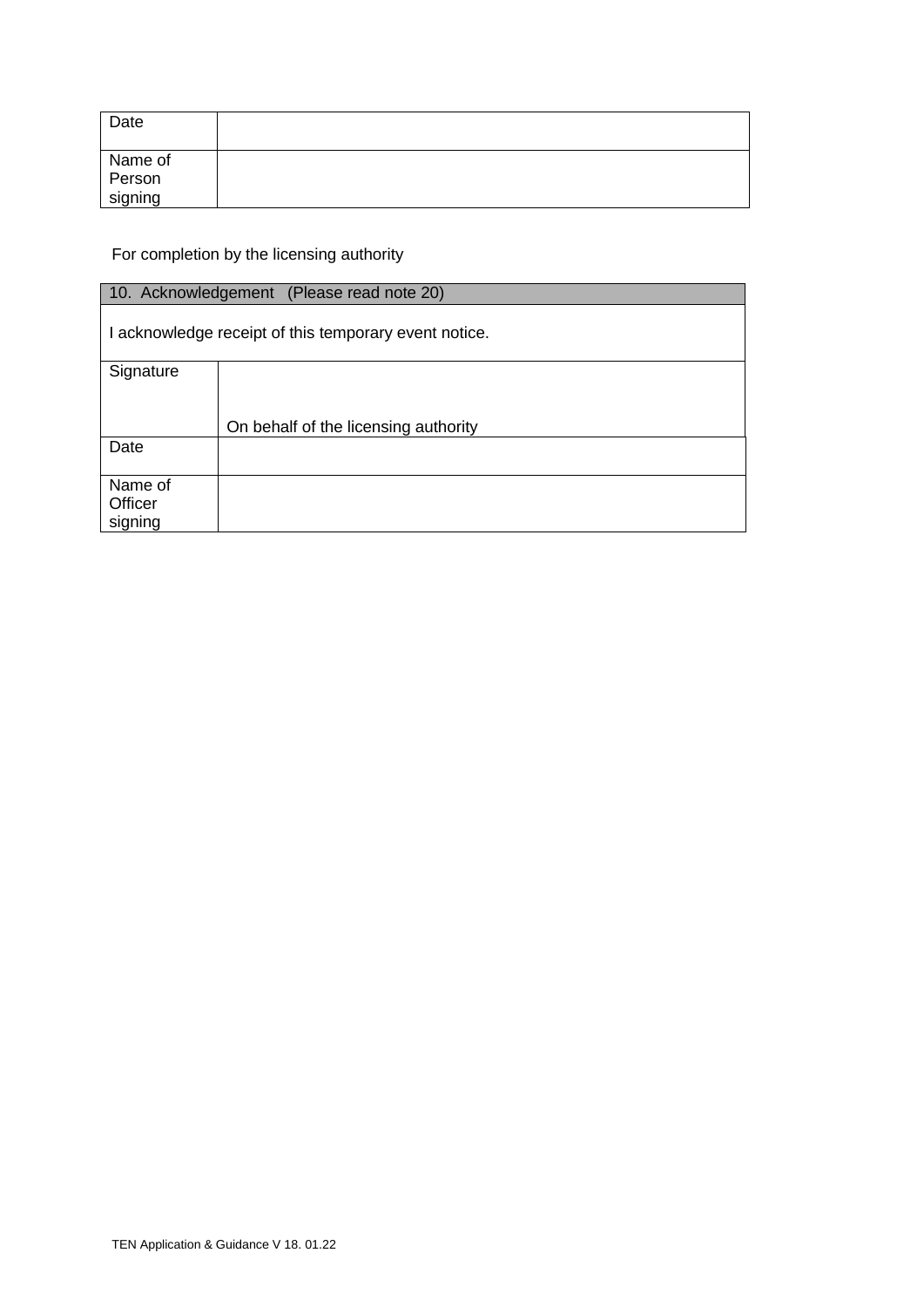# **Notes for Guidance**

# General

In these notes, a person who gives a temporary event notice is called a "premises user".

The police and local authority exercising environmental health functions may intervene on the grounds of any of the four licensing objectives (the prevention of crime and disorder, public safety, the prevention of public nuisance, and the protection of children from harm) to prevent the occurrence of an event at which permitted temporary activities are to take place or to agree a modification of the arrangements for such an event. However, the licensing authority will intervene of its own volition in the cases described below.

First, it will issue a counter notice if there is an objection to a late temporary event notice (see note 8 below).

Secondly, it may issue a notice in relation to its decision to impose conditions on a temporary event notice (see note 2 below).

Thirdly, it will issue a counter notice if the first, second, third and fifth of the limits set out below would be exceeded. If any of the limits below are breached or if a counter notice has been issued, any licensable activities taking place would be unauthorised and the premises user would be liable to prosecution. The limitations apply to:

- the number of times a person may give a temporary event notice (50 times per year for a personal licence holder and 5 times per year for other people);
- the number of times a person may give a late temporary event notice (10 times per year for a personal licence holder and 2 times per year for other people);
- the number of times a temporary event notice may be given in respect of any particular premises (15 times or, for event periods occurring wholly or partly in 2022 or 2023, 20 times a calendar year);
- the length of time a temporary event may last for these purposes (168 hours or 7 days):
- the maximum aggregate duration of the periods covered by temporary event notices at any individual premises (21 days or, for event periods (or any part of those periods) occurring in 2022 or 2023, 26 days per calendar year); and
- the scale of the event in terms of the maximum number of people attending at any one time (a maximum of 499).

For the purposes of determining the overall limits of 50 temporary event notices per personal licence holder (in a calendar year) and of 5 for a non-personal licence holder (in a calendar year), temporary event notices given by an associate or a person who is in business with a premises user (and that business involves carrying on licensable activities) count towards those totals. The limits applying to late temporary event notices are included within the overall limits applying to the total number of temporary event notices. Note 16 below sets out the definition of an "associate".

When permitted temporary activities take place, a premises user must ensure that either:

a copy of the temporary event notice is prominently displayed at the premises; or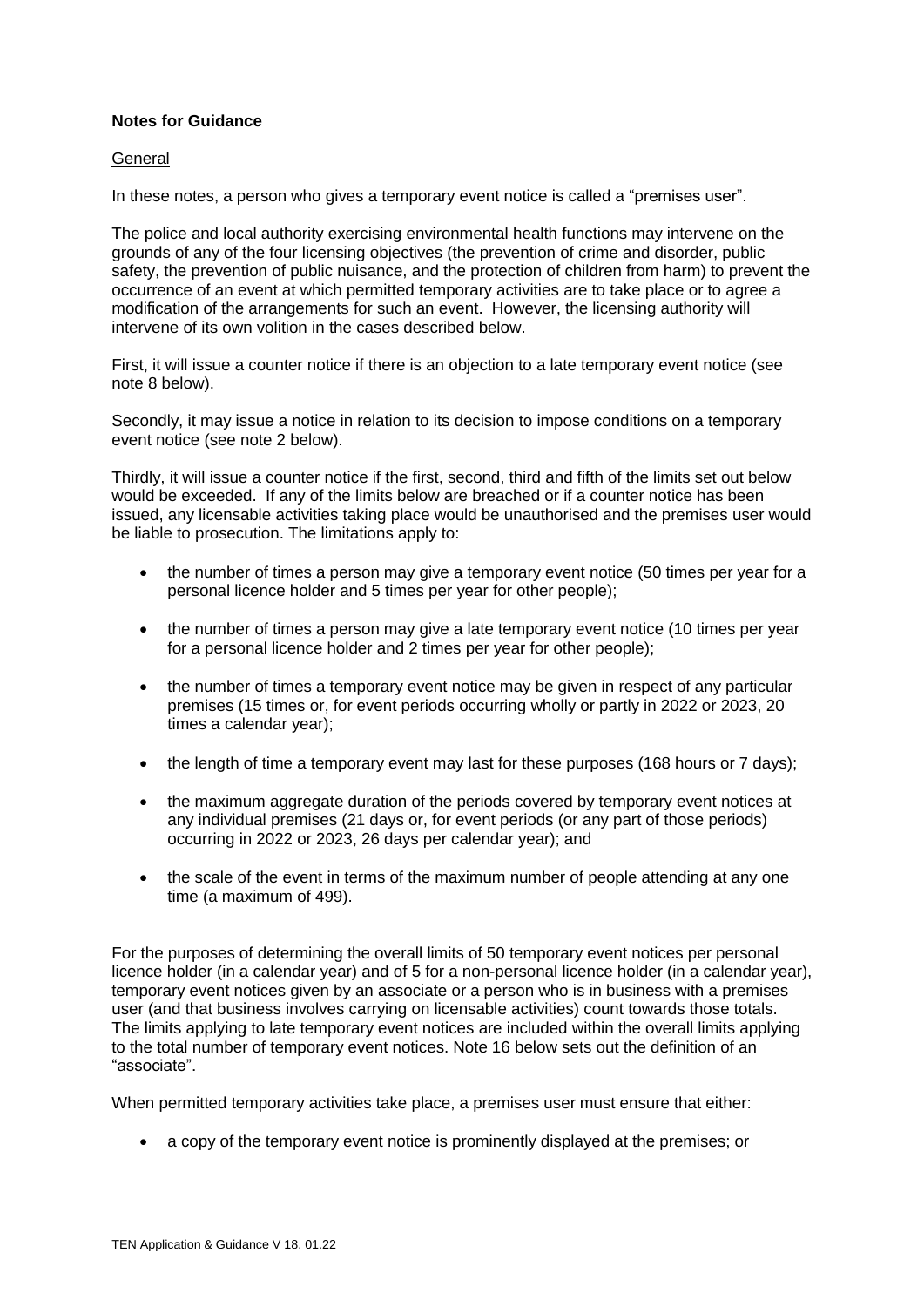• the temporary event notice is kept at the premises either in his own custody or in the custody of a person present and working at the premises and whom he has nominated for that purpose.

Where the temporary event notice is in the custody of a nominated person, a notice specifying that fact and the position held by that person must be displayed prominently at the premises.

Where the temporary event notice or a notice specifying the nominated person is not displayed, a constable or an authorised person (for example, a licensing officer, fire officer or environmental health officer) may require the premises user to produce the temporary event notice for examination. Similarly, where the nominated person has the temporary event notice in his custody, a constable or authorised person may require that person to produce it for examination. Failure to produce the temporary event notice without reasonable excuse would be an offence.

It should also be noted that the following, among other things, are offences under the Licensing Act 2003:

- the sale or supply of alcohol to children under 18 years of age (subject to an unlimited fine on conviction);
- allowing the sale of alcohol to children under 18 ( subject to an unlimited fine on conviction);
- knowingly allowing the consumption of alcohol on the premises by a person aged under 18 (subject to an unlimited fine, on conviction );
- allowing disorderly behaviour on the premises (subject to a fine not exceeding level 3 on the standard scale, on conviction);
- the sale of alcohol to a person who is drunk (subject to a fine not exceeding level 3 on the standard scale, on conviction);
- obtaining alcohol for a person who is drunk (subject to a fine not exceeding level 3 on the standard scale, on conviction);
- knowingly allowing a person aged under 18 to make any sale or supply of alcohol unless the sale or supply has been specifically approved by the premises user or any individual aged 18 or over who has been authorised for this purpose by the premises user (subject to a fine not exceeding level 1 on the standard scale, on conviction); and
- knowingly keeping or allowing to be kept on the premises any smuggled goods which have been imported without payment of duty or which have otherwise been unlawfully imported (subject to a fine not exceeding level 3 on the standard scale, on conviction).

In addition, where the premises are to be used primarily or exclusively for the sale or supply of alcohol for consumption on the premises, it is an offence to allow children under 16 to be present when the premises are open for that purpose unless they are accompanied by an adult. In the case of any premises at which sales or supplies of alcohol are taking place at all, it is an offence for a child under 16 to be present there between the hours of midnight and 5am unless accompanied by an adult. In both instances, the penalty on conviction is a fine not exceeding level 3 on the standard scale, currently £1,000.

# Note 1

A temporary event notice may only be given by an individual and not, for example, by an organisation or club or business. The individual giving the notice is the proposed "premises user". Within businesses, clubs or organisations, one individual will therefore need to be identified as the proposed premises user.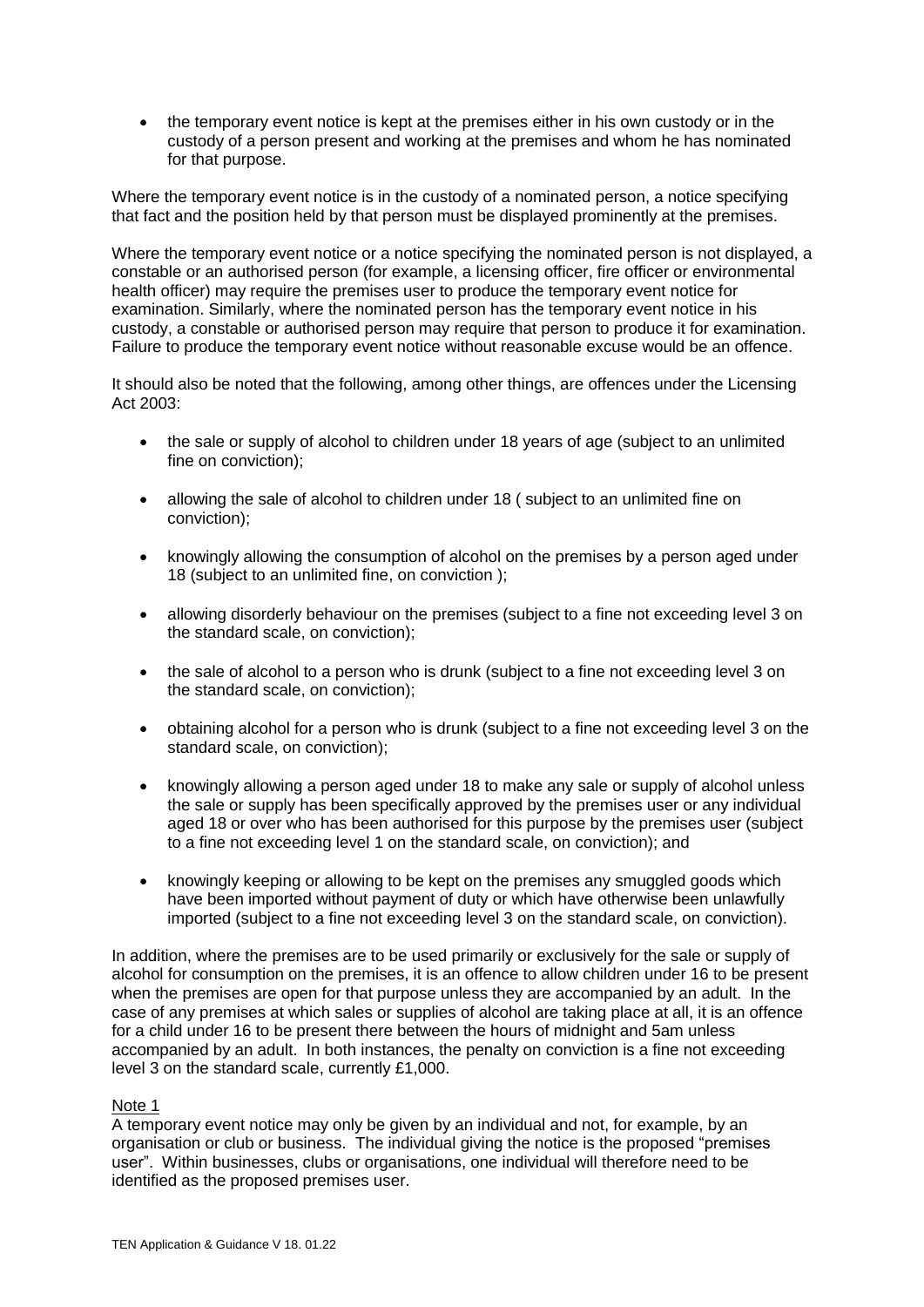If you include an e-mail address in section 1(7) or 1(9), the licensing authority may send to this the acknowledgement of receipt of your notice or any notice or counter notice it is required to give under sections 104A, 106A or 107 of the Licensing Act 2003.

## Note 2

For the purposes of the Licensing Act 2003, "premises" means any place. Premises will therefore not always be a building with a formal address and postcode. Premises can include, for example, public parks, recreation grounds and private land.

If a premises licence or club premises certificate has effect in relation to the premises (or any part of the premises) which you want to use to carry on licensable activities, it is possible that any conditions which apply to the licence or certificate may be imposed on the temporary event notice if certain pre-conditions are met. These pre-conditions are that the police or the local authority exercising environmental health functions object to the notice and the licensing authority decides:

- not to give a counter notice under section 105 of the Licensing Act 2003;
- the conditions apply to the licence or certificate; and
- the imposition of the conditions on the notice would not be inconsistent with the carrying on of the licensable activities under the notice.

# Note 3

A temporary event notice can be given for part of a building, such as a single room or a plot within a larger area of land. You should provide a clear description of the area in which you propose to carry on licensable activities. This is important as any licensable activities conducted outside the area of the premises protected by the authority of this temporary event notice would be unlawful and could lead to prosecution.

In addition, when holding the proposed event, the premises user would need to be able to restrict the number of people on the premises at any one time when licensable activities are taking place to less than 500. If more than 499 are on the premises when licensable activities are being carried on, the licensable activities would be unlawful and the premises user would be liable to prosecution. The maximum figure of 499 includes, for example, staff, organisers, stewards and performers.

# Note 4

A description of the nature of the premises assists the chief officer of police and local authority exercising environmental health functions in deciding if any issues relating to the licensing objectives are likely to arise. You should state clearly that the premises to be used are, for example, a public house, a restaurant, an open field, a village hall or a beer tent.

# Note 5

A description of the nature of the event similarly assists the chief officer of police and local authority exercising environmental health functions in making a decision as to whether or not to make an objection. You should state clearly that the event taking place at the premises would be, for example, a wedding with a pay bar, the supply of beer at a particular farmers' market, a discotheque, the performance of a string quartet, a folk group or a rock band.

#### Note 6

The licensable activities are:

- the sale by retail of alcohol;
- the supply of alcohol by or on behalf of a club to, or to the order of, a member of a club;
- the provision of regulated entertainment: and
- the provision of late night refreshment.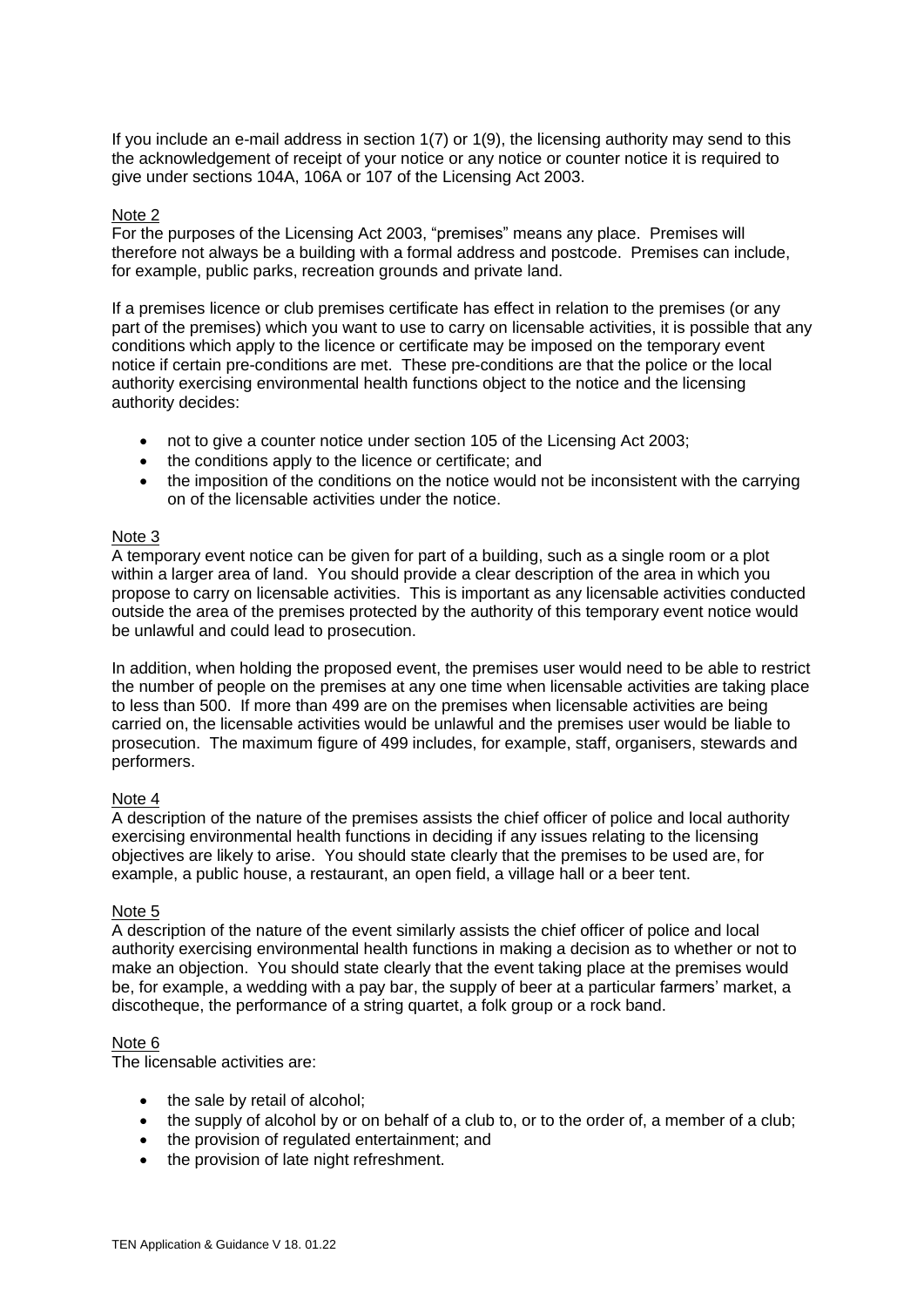# Note 7

Regulated entertainment, subject to specified conditions and exemptions, includes:

- (a) a performance of a play;
- (b) an exhibition of a film;
- (c) an indoor sporting event;
- (d) a boxing or wrestling entertainment;
- (e) a performance of live music;
- (f) any playing of recorded music;
- (g) a performance of dance; and
- (h) entertainment of a similar description to that falling within (e), (f) or (g).

In terms of specific regulated entertainments please note that:

- Plays: no licence is required for performances between 08.00 and 23.00 on any day, provided that the audience does not exceed 500.
- Dance: no licence is required for performances between 08.00 and 23.00 on any day, provided that the audience does not exceed 500. However, a performance which amounts to adult entertainment remains licensable.
- Films: no licence is required for 'not-for-profit' film exhibition held in community premises between 08.00 and 23.00 on any day provided that the audience does not exceed 500 and the organiser (a) gets consent to the screening from a person who is responsible for the premises; and (b) ensures that each such screening abides by age classification ratings.
- Indoor sporting events: no licence is required for performances between 08.00 and 23.00 on any day, provided that the audience does not exceed 1000.
- Boxing or Wrestling Entertainment: no licence is required for a contest, exhibition or display of Greco-Roman wrestling, or freestyle wrestling between 08.00 and 23.00 on any day, provided that the audience does not exceed 1000. Combined fighting sports – defined as a contest, exhibition or display which combines boxing or wrestling with one or more martial arts – are licensable as a boxing or wrestling entertainment rather than an indoor sporting event.
- Live music: no licence permission is required for:
	- o a performance of unamplified live music between 08.00 and 23.00 on any day, on any premises.
	- o a performance of amplified live music between 08.00 and 23.00 on any day on premises authorised to sell alcohol for consumption on those premises, provided that the audience does not exceed 500.
	- o a performance of amplified live music between 08.00 and 23.00 on any day, in a workplace that is not licensed to sell alcohol on those premises, provided that the audience does not exceed 500.
	- $\circ$  a performance of amplified live music between 08.00 and 23.00 on any day, in a church hall, village hall, community hall, or other similar community premises, that is not licensed by a premises licence to sell alcohol, provided that (a) the audience does not exceed 500, and (b) the organiser gets consent for the performance from a person who is responsible for the premises.
	- o a performance of amplified live music between 08.00 and 23.00 on any day, at the non-residential premises of (i) a local authority, or (ii) a school, or (iii) a hospital, provided that (a) the audience does not exceed 500, and (b) the organiser gets consent for the performance on the relevant premises from: (i) the local authority concerned, or (ii) the school or (iii) the health care provider for the hospital.
- Recorded Music: no licence permission is required for:
	- $\circ$  any playing of recorded music between 08.00 and 23.00 on any day on premises authorised to sell alcohol for consumption on those premises, provided that the audience does not exceed 500.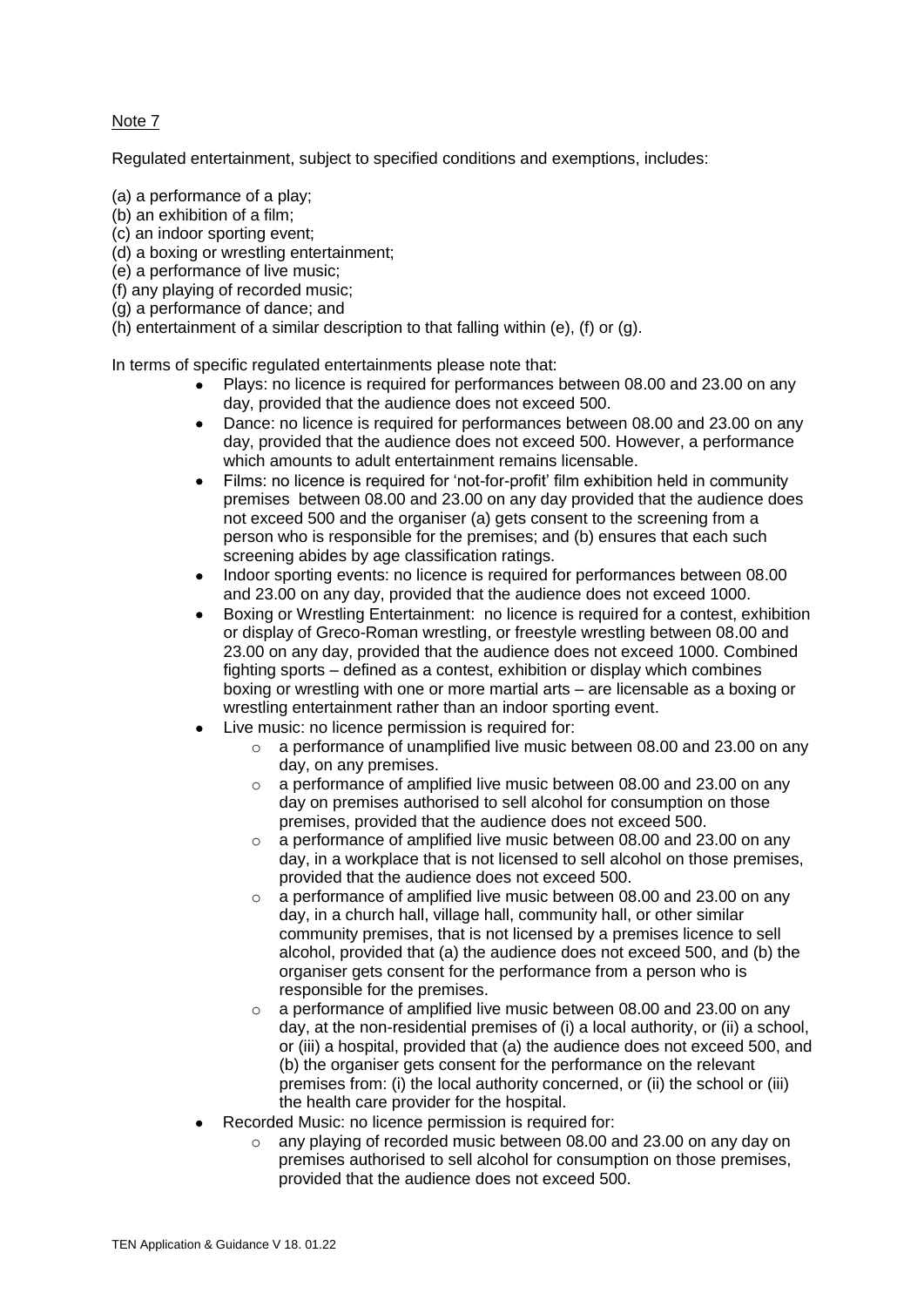- $\circ$  any playing of recorded music between 08.00 and 23.00 on any day, in a church hall, village hall, community hall, or other similar community premises, that is not licensed by a premises licence to sell alcohol, provided that (a) the audience does not exceed 500, and (b) the organiser gets consent for the performance from a person who is responsible for the premises.
- $\circ$  any playing of recorded music between 08.00 and 23.00 on any day, at the non-residential premises of (i) a local authority, or (ii) a school, or (iii) a hospital, provided that (a) the audience does not exceed 500, and (b) the organiser gets consent for the performance on the relevant premises from: (i) the local authority concerned, or (ii) the school proprietor or (iii) the health care provider for the hospital.
- Cross activity exemptions: no licence is required between 08.00 and 23.00 on any day, with no limit on audience size for:
	- $\circ$  any entertainment taking place on the premises of the local authority where the entertainment is provided by or on behalf of the local authority;
	- o any entertainment taking place on the hospital premises of the health care provider where the entertainment is provided by or on behalf of the health care provider;
	- o any entertainment taking place on the premises of the school where the entertainment is provided by or on behalf of the school proprietor; and
	- o any entertainment (excluding films and a boxing or wrestling entertainment) taking place at a travelling circus, provided that (a) it takes place within a moveable structure that accommodates the audience, and (b) that the travelling circus has not been located on the same site for more than 28 consecutive days.

If you are uncertain whether or not the activities that you propose are licensable, you should contact your licensing authority for further advice.

#### Note 8

Late notices can be given no later than 5 working days but no earlier than 9 working days before the event in relation to which the notice is given. A late notice given later than 5 working days before the event to which it relates will be returned as void and the activities described in it will not be authorised.

The number of late notices that can be given in any one calendar year is limited to 10 for personal licence holders and 2 for non-personal licence holders. These count towards the total number of temporary event notices (i.e. 50 temporary event notices per year for personal licence holders and 5 temporary event notices for non-personal licence holders).

If there is an objection from either the police or local authority exercising environmental health functions, the event will not go ahead and a counter notice will be issued.

#### Note 9

The maximum period for using premises for licensable activities under the authority of a temporary event notice is 168 hours or seven days.

#### Note 10

You should state here the times during the event period, for example 48 hours, when you intend to carry on licensable activities. For example, you may not intend to carry on licensable activities throughout the entire 48-hour event period, and may intend to sell alcohol between 8.00 hrs and 23.00 hrs on each of the two days.

#### Note 11

No more than 499 may be on the premises for a temporary event at any one time when licensable activities are being carried on. If you intend to have more than 499 attending the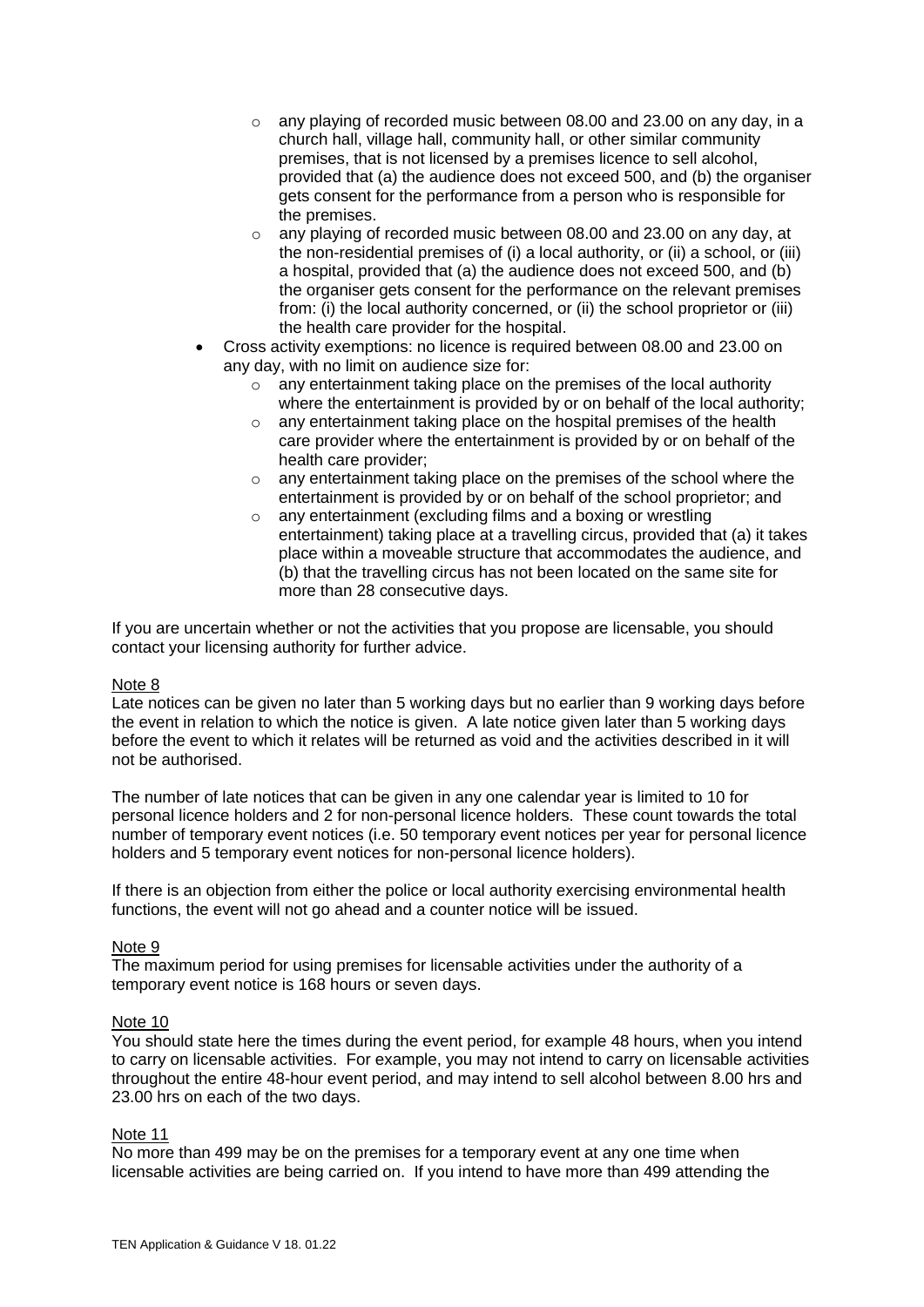event, you should obtain a premises licence for the event. Your licensing authority should be able to advise you. The maximum figure of 499 includes not only the audience, spectators or consumers but also, for example, staff, organisers, stewards and performers who will be present on the premises.

## Note 12

If you indicate that alcohol will be supplied only for consumption on the premises, you would be required to ensure that no person leaves the premises with alcohol supplied there. If such a supply takes place, the premises user may be liable to prosecution for carrying on an unauthorised licensable activity. Similarly, if the premises user gives notice that only supplies of alcohol for consumption off the premises will take place, he/she must ensure that alcohol supplied is not consumed on the premises. The premises user is free to give notice that he/she intends to carry on both types of supplies. For this purpose, the supply of alcohol includes both of the first two licensable activities listed in note 6 above.

## Note 13

Relevant entertainment is defined in the Local Government (Miscellaneous Provisions) Act 1982("the 1982 Act") as *any live performance or any live display of nudity which is of such a nature that, ignoring financial gain, it must reasonably be assumed to be provided solely or principally for the purpose of sexually stimulating any member of the audience (whether by verbal or other means*). Relevant entertainment therefore includes, but is not limited to, lap dancing and pole dancing.

The 1982 Act requires premises which provide relevant entertainment to be licensed under that Act for this purpose. Premises at which there have not been more than eleven occasions on which such entertainment has been provided within a period of 12 months, no such occasion has lasted for more than 24 hours and there has been a period of at least one month between each such occasion are exempt from the requirement to obtain a licence under the 1982 Act. Such premises are likely instead to require an authorisation under the Licensing Act 2003 to be used for such activities as these are a licensable activity (the provision of regulated entertainment see note 6 above). A temporary event notice may be given for this purpose.

#### Note 14

The holder of a valid personal licence issued under the Licensing Act 2003 may give up to 50 temporary event notices in any calendar year subject to the other limitations in the 2003 Act. A proposed premises user who holds such a licence should give the details requested.

#### Note 15

As stated under Note 14, a personal licence holder (issued under the Licensing Act 2003) may give up to 50 temporary event notices (including 10 late notices) in any calendar year. An individual who does not hold a personal licence may only give 5 temporary event notices (including 2 late notices) in England and Wales in any calendar year. A calendar year is the period between 1st January to 31st December inclusive in any year.

If an event straddles two calendar years, it will count against the limits on temporary event notices for each year. However, only one notice needs to be given. The limits are:

- i. for event periods occurring wholly or partly in 2022 or 2023, up to 20 times in the calendar year for each premises;
- ii. for other event periods, 15 times in a calendar year for each premises;
- iii. for event periods (or any part of a period) occurring in 2022 or 2023, 26 days in the calendar year for each premises;
- iv. for other event periods, 21 days in a calendar year for each premises;
- v. 50 per personal licence holder each calendar year; and
- vi. 5 for non-holders each calendar year.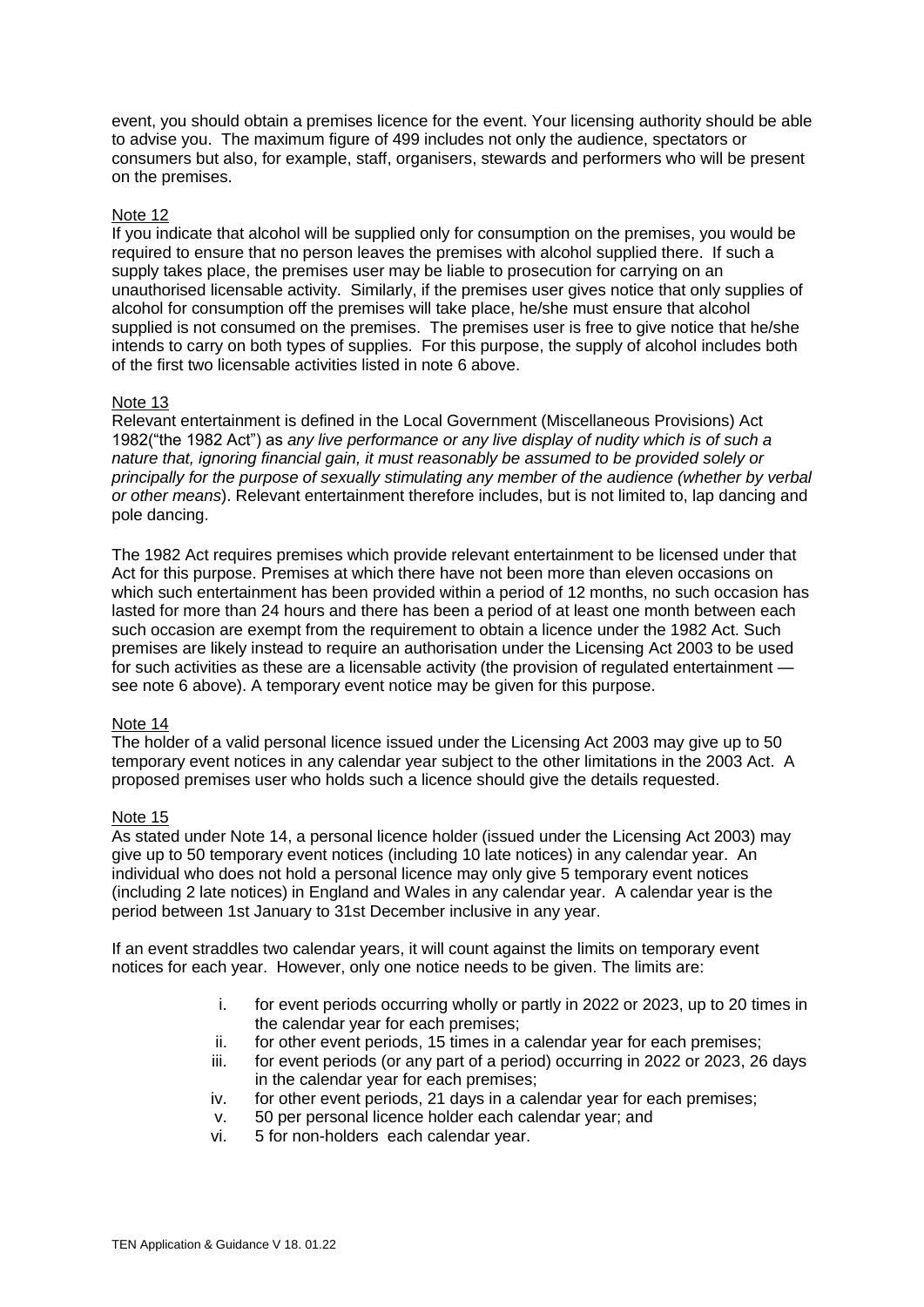For the purposes of determining the overall limits of 50 temporary event notices per personal licence holder (in a calendar year) and of 5 for a non-personal licence holder (in a calendar year), temporary event notices given by an associate or a person who is in business with a premises user (and that business involves carrying on licensable activities) count towards those totals. Note 16 below sets out the definition of an "associate".

If a temporary event notice has been given for the same premises, by the same premises user, and would have effect within 24 hours before the start of the event period under the current proposal or within 24 hours after the end of that period, the temporary event notice given would be void and any licensable activities carried on under it would therefore be unlicensed.

For the purposes of determining whether or not the required gap of 24 hours is upheld, temporary event notices given by an associate or a person who is in business with a premises user (and that business involves carrying on licensable activities) count as if they had been given by the premises user. Note 16 below sets out the definition of an "associate".

## Note 16

An "associate" of the proposed premises user is:

- a. the spouse or civil partner of that person;
- b. a child, parent, grandchild, grandparent, brother or sister of that person;
- c. an agent or employee of that person; or
- d. the spouse or civil partner of a person within (b) or (c).

For these purposes, a person living with another as that person's husband or wife is to be treated as that person's spouse.

## Note 17

It is a requirement that you send at least one copy of this notice to the licensing authority at least ten working days (or five working days for a late notice) before the commencement of the proposed licensable activities. The authority will give you written acknowledgement of the receipt of the notice. This will be important proof that you gave the notice and when you gave it for the purposes of the Act. Some premises may be situated in two licensing authority areas, for example, where a building or field straddles the local authority boundary. Where this is the case, at least one copy of the notice must be sent to each of the licensing authorities identified, together with the appropriate fee in each case. In such circumstances, you will receive acknowledgements from all the relevant licensing authorities.

One copy must be sent to each of the chief officer of police and the local authority exercising environmental health functions for the area in which the premises is situated at least ten working days for a standard notice (or five working days for a late notice) before the commencement of the proposed licensable activities. Where the premises are situated in two police areas or environmental health areas, a further copy will need to be sent to the further police force and local authority exercising environmental health functions.

## Note 18

Under the Licensing Act 2003, all temporary event notices are given subject to a mandatory condition requiring that where the licensable activities involve the supply of alcohol, all such supplies must be made by or under the authority of the named premises user. If there is a breach of this condition, the premises user and the individual making the supply in question would be liable to prosecution. For this purpose, the supply of alcohol includes both of the first two licensable activities listed in note 6 above.

# Note 19

It is an offence knowingly or recklessly to make a false statement in, or in connection with, a temporary event notice. (A person is to be treated as making a false statement if he produces,